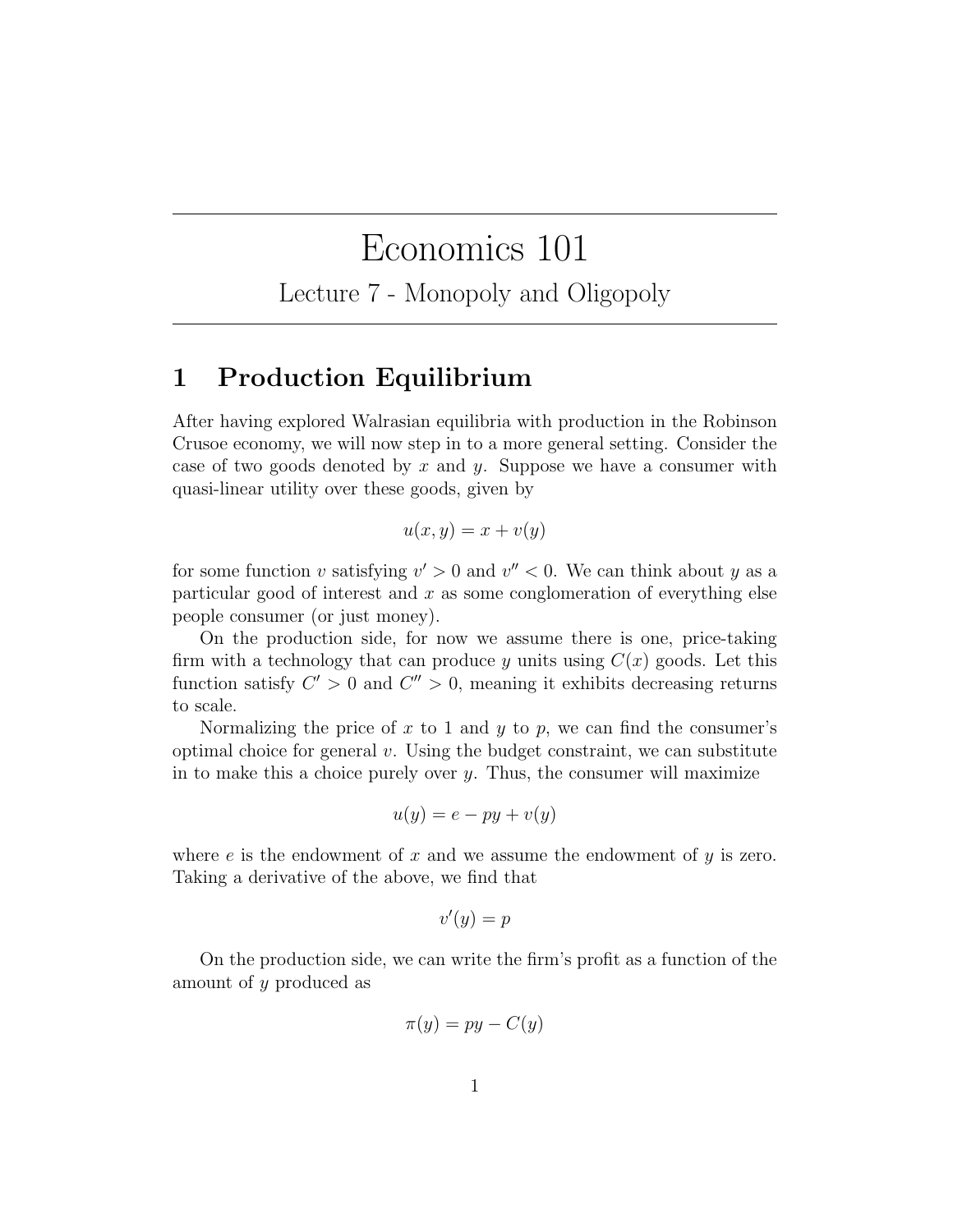Taking the derivative to maximize profits, we find the condition

$$
p = C'(y)
$$

Combining the optimality conditions from the firm side and the consumer side, we arrive at one equation characterizing the equilibrium level of  $y$ 

$$
v'(y) = C'(y)
$$

So the level of y will equate the marginal utility of the consumer with the marginal cost of the firm. Indeed, we will find the same condition if we look at the efficient allocation. To do this, we assume that the consumer operates the production technology, solving the maximization problem

$$
\max_{y} e - C(y) + v(y)
$$

which yields the same condition as above. So the equilibrium is efficient.

#### 1.1 Example

Now let's fix specific utility functions and cost functions and see how things play out. We'll use  $v(y) = 2\alpha\sqrt{y}$  for the utility function and  $C(y) = \frac{\beta}{2}y^2$  for the cost function. This can be equivalently represented by the production function  $f(x) = \sqrt{2x/\beta}$ .

As before, we can represent utility as a function of  $y$ 

$$
u(y) = e - py + 2\alpha\sqrt{y}
$$

Taking a derivative, we get

$$
\frac{\partial u}{\partial y} = -p + \frac{\alpha}{\sqrt{y}} = 0
$$

which yields the demand function

$$
y^D(p) = \left(\frac{\alpha}{p}\right)^2
$$

This tells us, for a given price, how much the consumer will wish to purchase. Alternatively, we can think about the inverse of this function as a pricing function

$$
p^D(y) = \frac{\alpha}{\sqrt{y}}
$$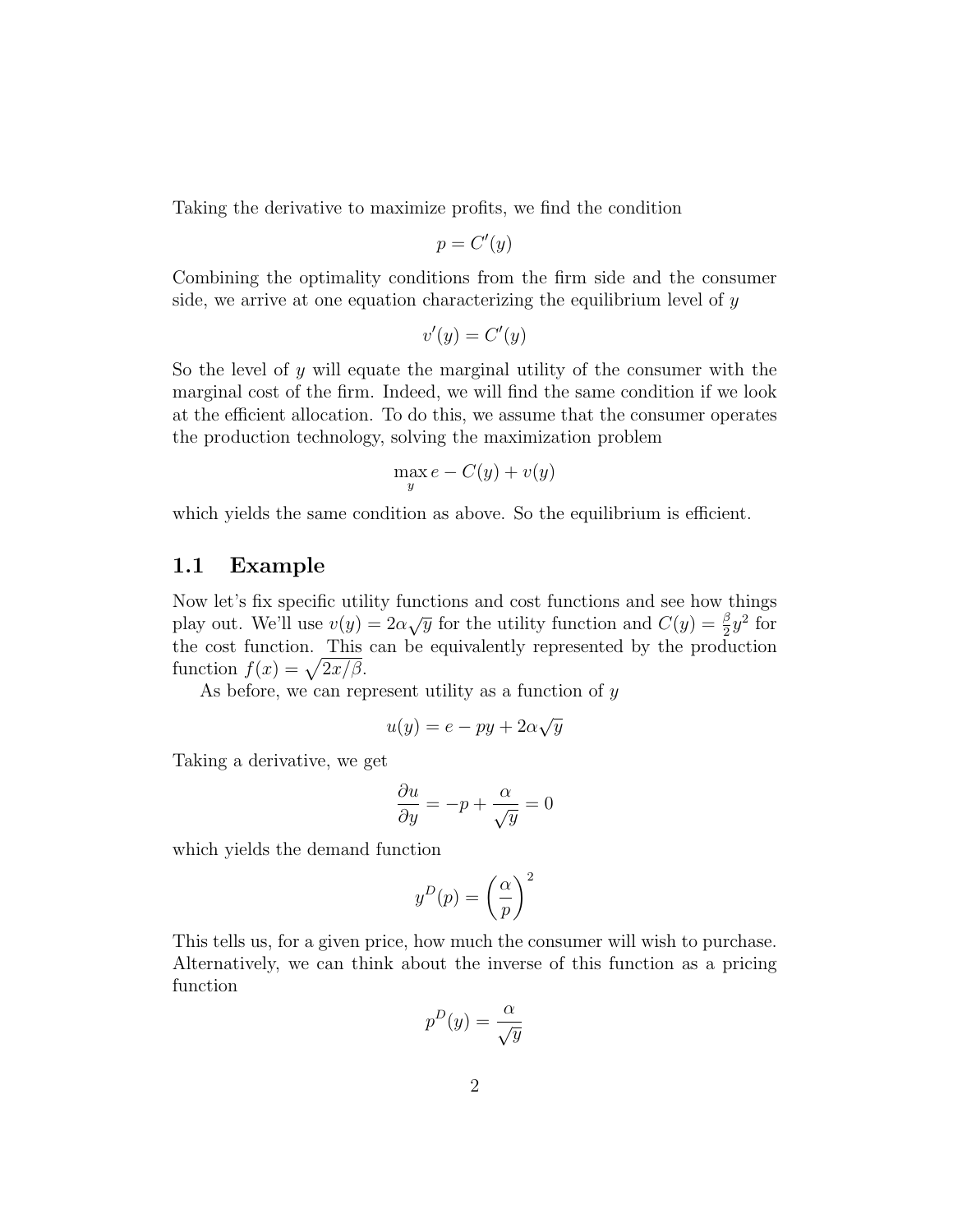which tells us what the price must be for a consumer to demand quantity  $y$ .

On the firm side, profit can be expressed as

$$
\pi(y) = py - \frac{\beta}{2}y^2
$$

Taking a derivative yields

$$
\frac{\partial \pi}{\partial y} = p - \beta y = 0
$$

So the supply function is given by

$$
y^S(p) = \frac{p}{\beta}
$$

This tells us, for a given price, how much the firm chooses to produce.

Now we simply set supply equal to demand to find the equilibrium price

$$
y^{S}(p) = y^{D}(p)
$$

$$
\Rightarrow \frac{p}{\beta} = \left(\frac{\alpha}{p}\right)^{2}
$$

$$
\Rightarrow p^* = \alpha^{2/3} \beta^{1/3}
$$

This implies an equilibrium production level of

$$
y^* = \left(\frac{\alpha}{\beta}\right)^{2/3}
$$

## 2 Monopoly

We've been assuming so far that firms behave competitively, that is, they take price as given when making production decisions. However, given that we have only one firm at this point, this is probably not a good assumption. Let's redo the firm maximization taking the consumer's demand into account.

First, a firm chooses a price to charge. Then using the consumer's demand function, it knows how much it will be able to sell at that price, meaning it can calculate it's profit. This is written as

$$
\pi(y) = py^D(p) - C(y^D(p))
$$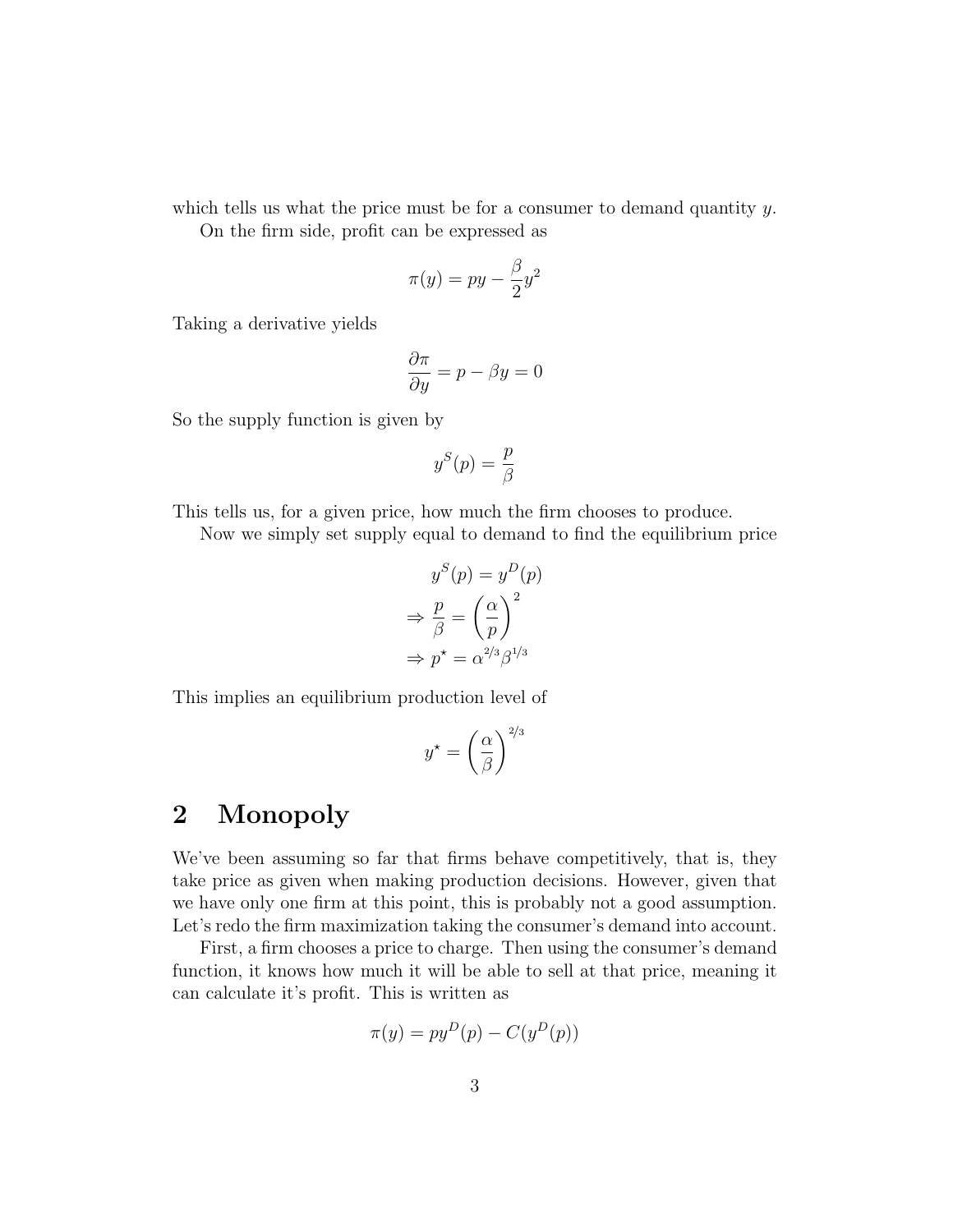We could have also thought about this as choosing a level of production and using the inverse demand function to find the price charged. Plugging in the specific functional forms we've been using yields

$$
\pi(y) = p\left(\frac{\alpha}{p}\right)^2 - \frac{\beta}{2}\left(\left(\frac{\alpha}{p}\right)^2\right)^2
$$

$$
= \frac{\alpha^2}{p} - \frac{\beta\alpha^4}{2p^4}
$$

Taking the derivative and solving for price yields

$$
\frac{\partial \pi}{\partial y} = -\frac{\alpha^2}{p^2} + \frac{2\beta \alpha^4}{p^5} = 0
$$

$$
\Rightarrow p^M = 2^{1/3} \alpha^{2/3} \beta^{1/3} > p^\star
$$

From here we can find the quantity produced using the demand function

$$
y^M = 2^{-1/3} \left(\frac{\alpha}{\beta}\right)^{2/3} < y^\star
$$

So the monopolist sets a higher price and produces less than the competitive equilibrium level.

#### 2.1 Monopoly Power

In the above example, we fixed the shape of the utility function and scaled it up and down using  $\alpha$ . As a result, the monopoly production level is simply a fixed fraction of the competitive level. That is, the ratio of monopoly to competitive production is a constant independent of  $\alpha$  and  $\beta$ .

What we'll do in this section is introduce a curvature parameter into the utility function, which is given according to

$$
v(y) = \left(\frac{\alpha}{\gamma}\right) y^{\gamma}
$$

This parameter  $\gamma \in (0,1)$  controls how utility changes with y. Our previous examples were special cases of this form with  $\gamma = 1/2$ . The standard optimality condition implies

$$
v'(y) = \alpha y^{\gamma - 1} = p
$$

$$
\Rightarrow y^D(p) = \left(\frac{\alpha}{p}\right)^{\frac{1}{1 - \gamma}}
$$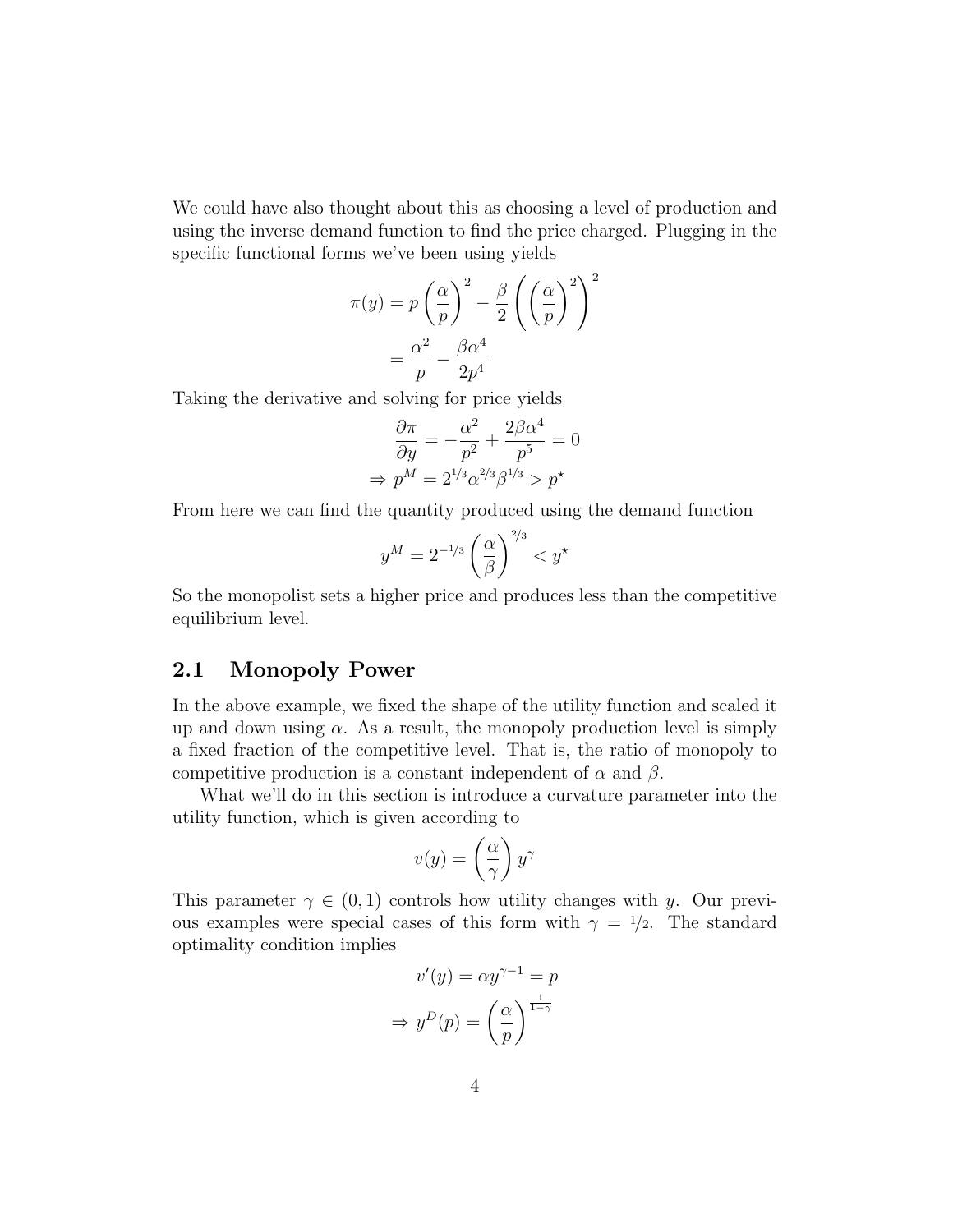Plugging this into the monopolists profit equation

$$
\pi(y) = p\left(\frac{\alpha}{p}\right)^{\frac{1}{1-\gamma}} - \frac{\beta}{2}\left(\left(\frac{\alpha}{p}\right)^{\frac{1}{1-\gamma}}\right)^2
$$

$$
= \alpha^{\frac{1}{1-\gamma}}\left(\frac{1}{p}\right)^{\frac{\gamma}{1-\gamma}} - \frac{\beta}{2}\left(\frac{\alpha}{p}\right)^{\frac{2}{1-\gamma}}
$$

Taking the derivative yields

$$
\frac{\partial \pi}{\partial y} = \left(\frac{\gamma}{1-\gamma}\right) \left(\frac{\alpha}{p}\right)^{\frac{1}{1-\gamma}} - \left(\frac{\beta}{1-\gamma}\right) \alpha^{\frac{2}{1-\gamma}} \left(\frac{1}{p}\right)^{\frac{3-\gamma}{1-\gamma}} = 0
$$
\n
$$
\Rightarrow \frac{\gamma}{\beta \alpha^{2/1-\gamma}} = \left(\frac{1}{p}\right)^{\frac{2-\gamma}{1-\gamma}}
$$
\n
$$
\Rightarrow p^M = \left(\frac{1}{\gamma}\right)^{\frac{1-\gamma}{2-\gamma}} \alpha^{\frac{1}{2-\gamma}} \beta^{\frac{1-\gamma}{2-\gamma}}
$$

This leads to production of

$$
y^M = \gamma^{\frac{1}{2-\gamma}} \left(\frac{\alpha}{\beta}\right)^{\frac{1}{2-\gamma}} < y^\star
$$

where the competitive equilibrium level of production is given according to

$$
y^* = \left(\frac{\alpha}{\beta}\right)^{\frac{1}{2-\gamma}}
$$

and can be found using the general equation we derived in the beginning of the lecture. So the ratio of monopoly production to equilibrium production is

$$
\frac{y^M}{y^\star} = \gamma^{\frac{1}{2-\gamma}}
$$

Therefore, monopoly distortion is worst when  $\gamma$  is close to zero, meaning the utility function has high curvature. When  $\gamma$  is close to one, which is the linear case, there is almost no monopoly distortion.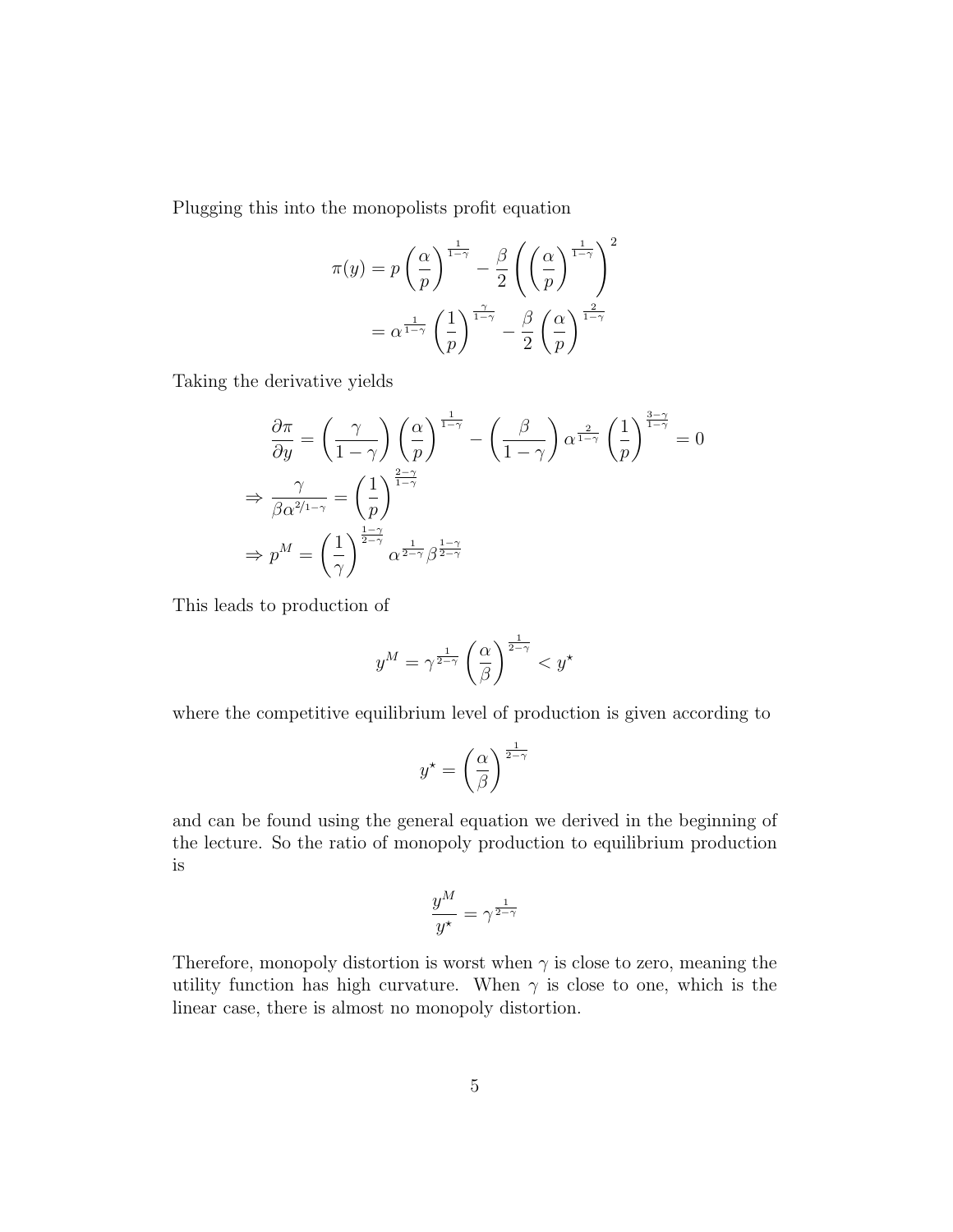### 3 Oligopoly

Now we will continue in the not-fully-competitive environment, but instead of one monopolistic firm, we will have multiple, strategically interacting firms. We'll jump straight to the more general case with  $N$  firms. We'll also use specific functional forms for utility and production. To make things simple, let  $v(y) = \alpha \log(y)$  and, as before,  $C(y) = \frac{\beta}{2}y^2$ .

Denote the production choice of firm  $i \in \{1, \ldots, N\}$  by  $y_i$ . Let the sum of all production by firms be denoted by  $Y = \sum_i y_i$ . Denote the consumption by consumers with  $Y$  as well. The utility of the consumer can be expressed as

$$
u(Y) = e - pY + \alpha \log(Y)
$$

Taking a derivative, we then find the demand function for the consumer

$$
Y^D(p) = \frac{\alpha}{p}
$$

This implies an inverse demand function given by

$$
p^D(Y) = \frac{\alpha}{Y}
$$

Now, given a set of production choices  $y_i$  for each firm, we can then find the total production  $Y$ , through which we can find the price from the inverse demand function. So firm i's profit is given by

$$
\pi_i = P^D(Y)y_i - \frac{\beta}{2}y_i^2
$$

$$
= \frac{\alpha y_i}{\sum_i y_i} - \frac{\beta}{2}y_i^2
$$

Taking the derivative with respect to  $y_i$ , we can find the optimal choice

$$
\frac{\partial \pi_i}{\partial y_i} = \frac{\alpha \sum_i y_i - \alpha y_i}{\left(\sum_i y_i\right)^2} - \beta y_i = 0
$$

$$
\Rightarrow \frac{\alpha}{Y} - \frac{\alpha y_i}{Y^2} - \beta y_i = 0
$$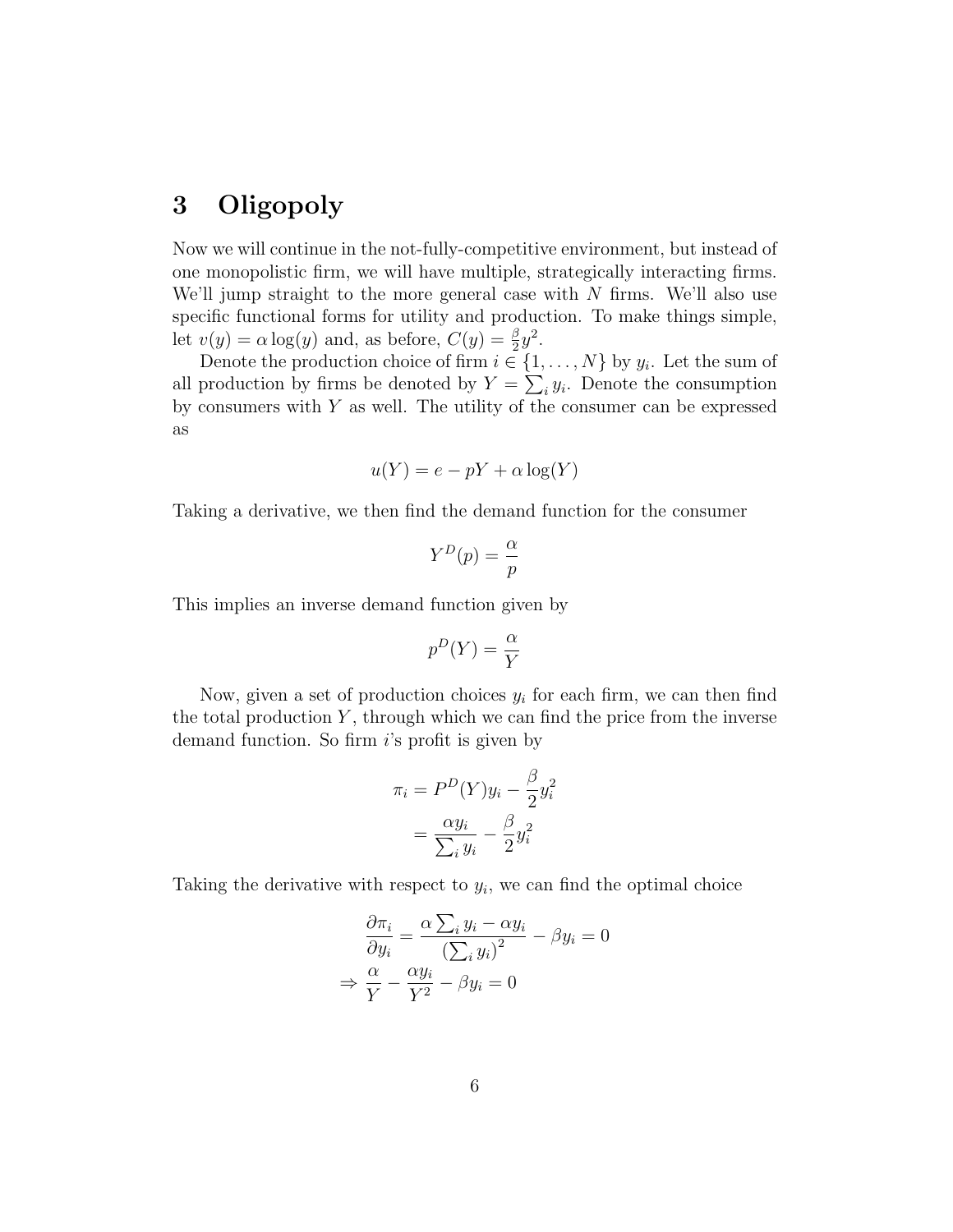This equation will hold for each firm. Therefore, we can sum this over all  $i$ 

$$
\frac{N\alpha}{Y} - \frac{\alpha}{Y} - \beta Y = 0
$$

$$
\Rightarrow Y = \sqrt{\frac{\alpha(N-1)}{\beta}}
$$

Since each firm has the same production technology, by symmetry, we must have  $y_i = y = Y/N$  for all *i*. Thus

$$
y^{O} = \sqrt{\left(\frac{\alpha}{\beta}\right)\left(\frac{1}{N}\right)\left(\frac{N-1}{N}\right)}
$$

Similarly, the profits will the same across  $i$  as well. So

$$
\pi^{O} = \frac{\alpha}{N} - \frac{\beta}{2}y^{2}
$$

$$
= \frac{\alpha}{N} - \frac{\alpha(N-1)}{2N^{2}}
$$

$$
= \left(\frac{\alpha}{2N}\right)\left(\frac{N+1}{N}\right)
$$

So the per-firm profit declines with  $N$ . If we think about the usual notion of profit margins being profit over revenue, then this is simply

$$
\frac{\pi}{R} = \frac{1}{2} \left( \frac{N+1}{N} \right)
$$

which converges to  $\frac{1}{2}$  as N grows large.

Consider the optimal production plan. Here the consumer chooses the per-firm production y

$$
u(y) = e - NC(y) + v(Ny)
$$

$$
= e - \frac{N\beta}{2}y^2 + \alpha \log(Ny)
$$

The derivative here yields

$$
\frac{\partial u}{\partial y} = -N\beta y + \frac{\alpha}{y} = 0
$$

$$
\Rightarrow y^E = \sqrt{\left(\frac{\alpha}{\beta}\right)\left(\frac{1}{N}\right)}
$$